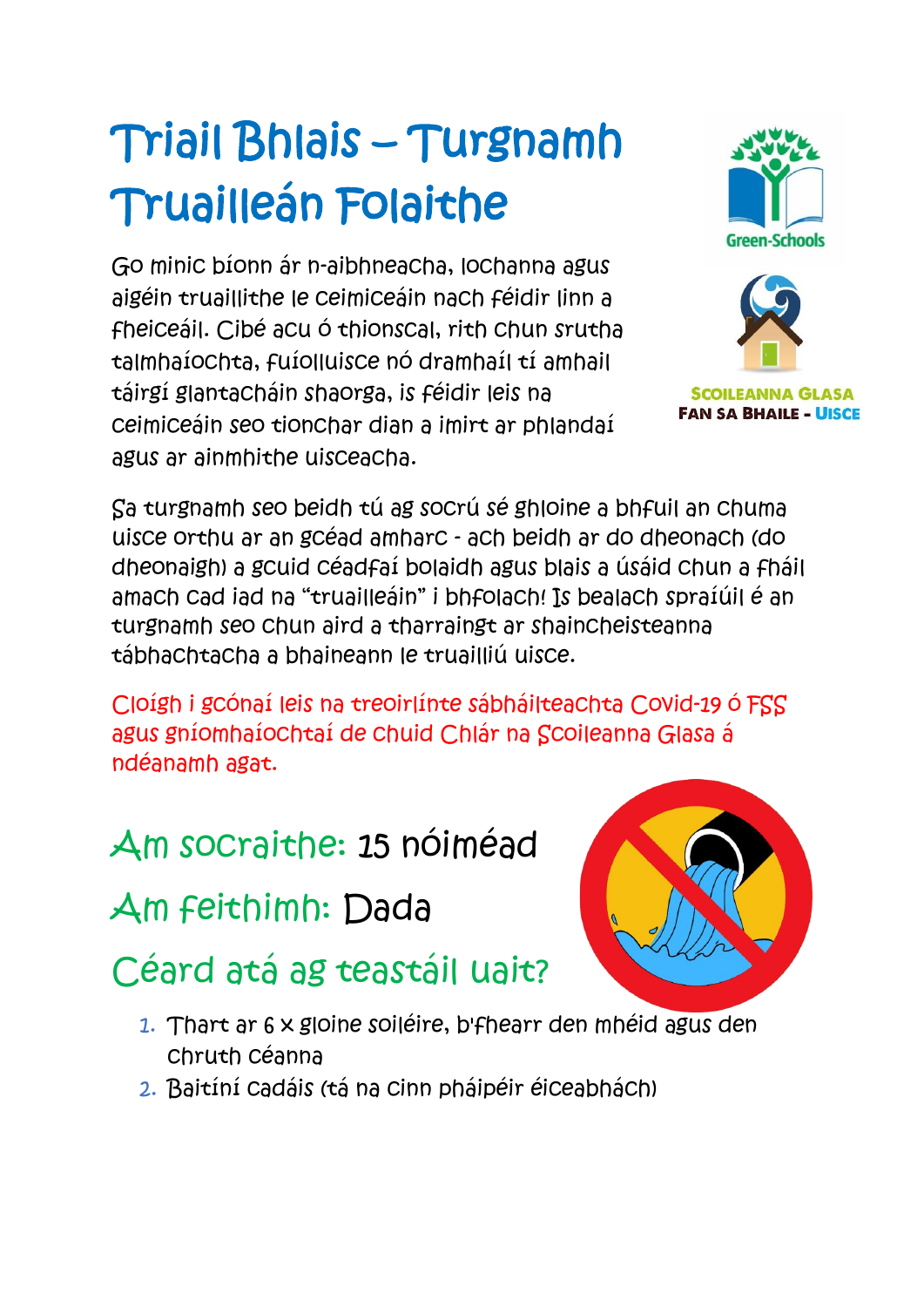- 3. Comhábhair "truailleán": Fínéagar bán, uiscí socra blaistithe (e.g. líomóid & líoma, agus sú talún, nó 7up leamh), salann, siúcra, lus an phiobair agus/nó úscra fanaile
- 4. Rochtain ar sconna
- 5. Peann agus páipéar
- 6. Citeal (roghnach iarr cuidiú ar dhuine fásta!)
- 7. Deonach cróga ar a laghad



### Céard atá le déanamh agat?

- 1. Déan cinnte nach bhfuil do dheonach sa seomra agus tú ag socrú, déan cinnte aon fhianaise ar "thruailleáin" (e.g. buidéal fínéagair) a cheilt sula dtagann siad isteach.
- 2. Socraigh do shé ghloine i ndiaidh a chéile ar thábla is féidir leat iad a lipéadú "a" go "f". Ar do phíosa páipéir scríobh na huimhreacha "a" go "f" i gcolún.



3. Líon gach gloine le ceann amháin díobh seo a leanas (ní gá iad a líonadh an-ard, ach déan cinnte go

bhfuil siad uile ar an leibhéal céanna):

- a. Uisce
- b. Uisce siúcra (féach an chéad leathanach eile "Ag Déanamh Truailleán")
- c. Finéagar bán

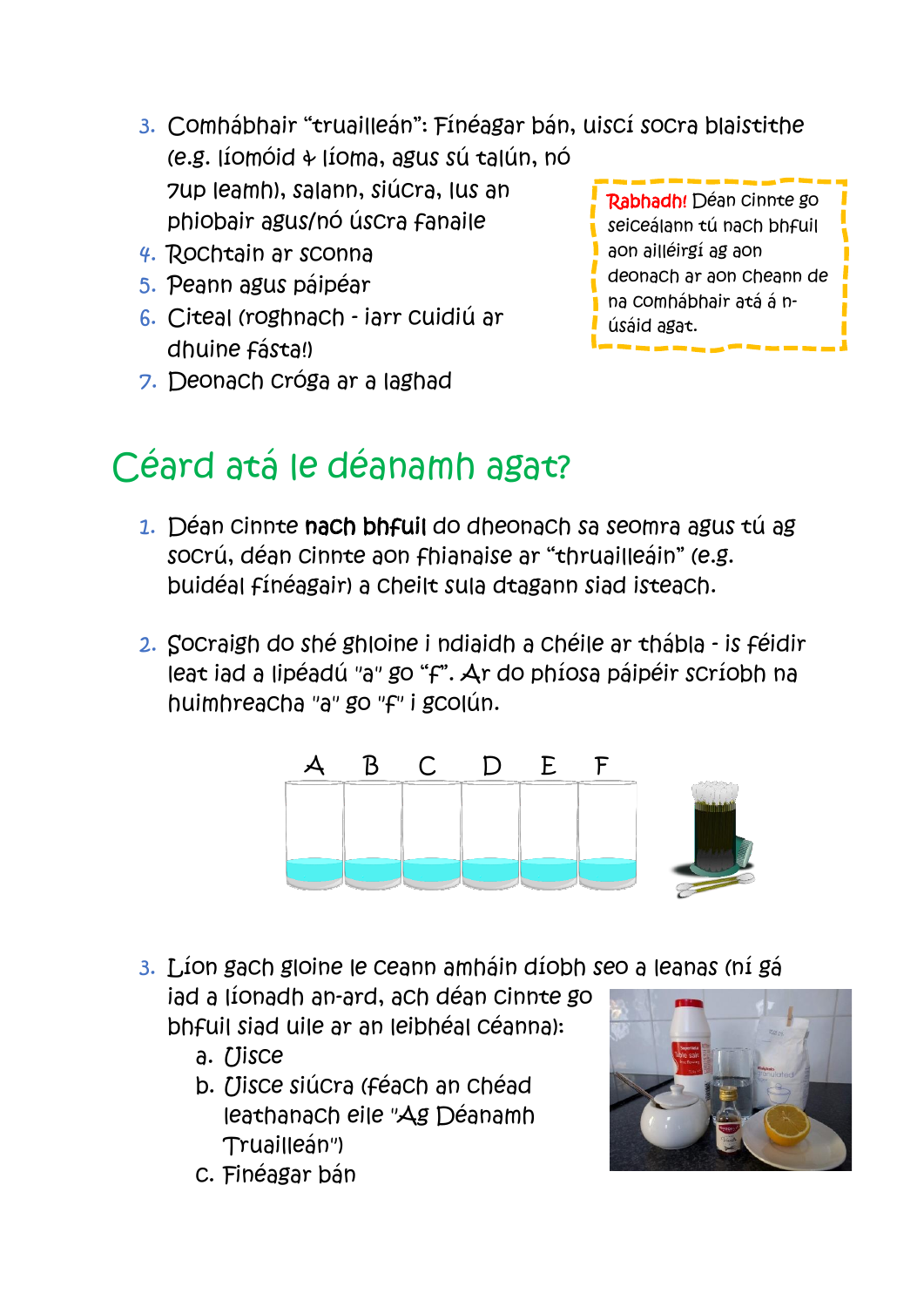- d. Uisce líomóide agus líoma
- e. Uisce salainn
- f. Uisce ina bhfuil cúpla braon de lus an phiobair nó d'úscra fanaile
- 4. Déan nóta ar do bhileog páipéir de na rudaí a chuireann tú i ngach gloine (ná taispeáin seo don deonach!). Ba chóir go mbeadh an chuma chéanna ar na gloiní uile (cosúil le huisce!) - d'fhéadfadh go mbeadh dath beag ar roinnt "truailleán" amhail úscra fanaile, mar sin ná húsáid ach braon nó dhó chun é seo a íoslaghdú.
- 5. Nuair atá tú réidh iarr ar do dheonach teacht agus breathnú ar an turgnamh - fiafraigh díobh cad a fheiceann siad? An bhfuil an chuma chéanna ar na gloiní "uisce" uile?



6. Inis do do dheonach go ndéanfaidh siad imscrúdú ar inneachar na ngloiní. Iarr ar do dheonach baitín

cadáis a thumadh i nGloine A agus é a bholadh agus a bhlaiseadh. Cad a mheasann siad atá ann? Cén boladh atá air? Cén blas atá air? Breac síos na freagraí.

- 7. Déanann do dheonach Céim 6 arís do na sé ghloine. Má tá roinnt deonach agat atá ag glacadh páirte, ba chóir dóibh baitíní cadáis a athrú do gach gloine chun dea-shláinteachas a áirithiú.
- 8. Nuair a bhíonn siad críochnaithe, taispeáin na freagraí agus cuir iad i gcomparáid lena dtomhais.